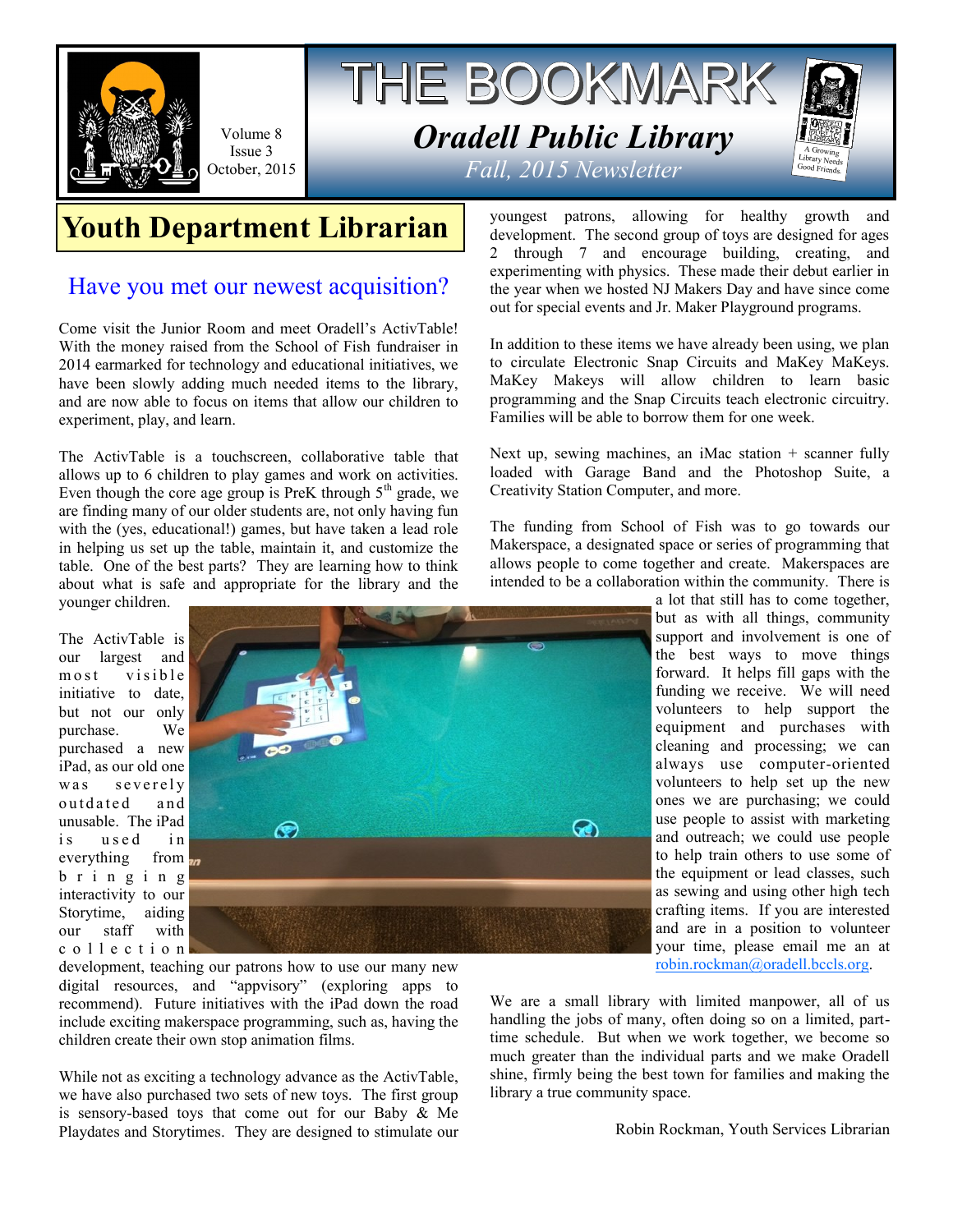### **Local History Room**

Several very exciting things have happened in the local history room that are worthy of mentioning.

The first is the continued acquisition of Charles Livingston Bull illustrated books. The collection now numbers nearly 130. Unfortunately, there is no known bibliography for illustrators, so it is hard to know if the collection is complete or not. However, every plausible lead that your Archivist has been able to collect has been tracked down (over 70), and we now either have a book he illustrated or know for a fact that he did not illustrate it. There are only eight books about which questions remain.

It is more than likely then that your local History Room contains the finest collection of Bull-illustrated books in the country.

And, at long last, we are beginning to catalog all the Bull illustrations used in magazines. The Local History Room has 356 magazines with works by Mr. Bull in them. The illustration might be a cover, in an article, or in an ad. It is without question the largest and finest collection of his magazine contribution in the country.

I say the cataloging has come "at long last" because there have been many somewhat urgent cataloging chores to do, and the work on magazines just had to wait. Now, however, thanks to the continued efforts of Ms. Savannah DiGiovanni, we are getting the work done.

Savannah came to volunteer last year, worked right through the spring, and continued on through the summer. She is in her senior year at Dwight Englewood School, but is still coming in on Saturdays to help out. Much of the progress made this last spring and summer is due to



her continued devotion to the job.

In addition to the work on the Bull collection, the Local History Room acquired a number of class pictures from Oradell Public School, as well as yearbooks from the Middle and High Schools.

The recent acquisition of two of Helen Chapin's personal journals was very exciting, in as much as both contain a number of carefully labeled photographs of family and friends. ■

George Carter, Borough Historian/Archivist

### **Adult Programs**

We had a sensational summer at the Oradell Library.

We were entertained by Chito Dakay and his guitar who gave us a wonderful opportunity to sing along.

The Audubon Society told us how to have a healthy backyard.

The Sierra Club alerted us how to handle bears.

Shakespeare also appeared for his annual performance, this time putting on *Romeo and Juliet*. We were a little worried about all those swords, but we made it.

The highlight of the summer was our annual performance from Verismo Opera featuring Lucine Amara of the Metropolitan Opera. We were moved by all of the performers, but were thrilled by Jose Hertaido 's rendition of Puccini's "Nessum Dorma" from *Turandot*.

For our final performance of the summer season we joined with several cities across the country to come together and celebrate the legacy and poetry of the Beat Poets. We enjoyed poetry and music from ten illustrious presenters including our director, John J. Trause, Mary Margaret Carter and Dianne Daniele. Mrs. Carter relayed her story of going to college with the wife of LeRoy Jones/ Amiri Baraka, who was at one time the Poet Laureate of New Jersey. Dianne Daniele read an essay declaiming the lack of women poets in the Beat Generation.

September was a quiet month for programs at the library but October promises to entertain and enrich us. Our first program for October was the Seton Hall University's FINRA program, which offers free advice and information helping us protect our investments. This Law School group just won a major case involving a local hedge fund.

On Monday October  $19<sup>th</sup>$  we got a little more serious and tackled one of the nagging problems in America today…….mental health. The New Jersey Mental Health Players is a highly successful , interactive community education program. It is the longest running program of its type in the state. Volunteers are trained to depict realistic scenarios involving mental health issues. These presentations provide audiences with a dynamic way to receive basic education about mental illness and become sensitized to the stigma that is often associated with having mental health challenges.

Columbus Day was celebrated on Tuesday the  $20<sup>th</sup>$  with Maria Laurino, the author of "*The History of Italian Americans*". This exciting book is a companion to the PBS documentary series. She is also the author of "*The Memoirs Old World Daughter, New World Mother*" and the national bestseller, "*Were You Always an Italian*."

Oradell resident, Stewart Schneider will give a presentation on October 27 about the chilling and thrilling aspects of cemeteries. ■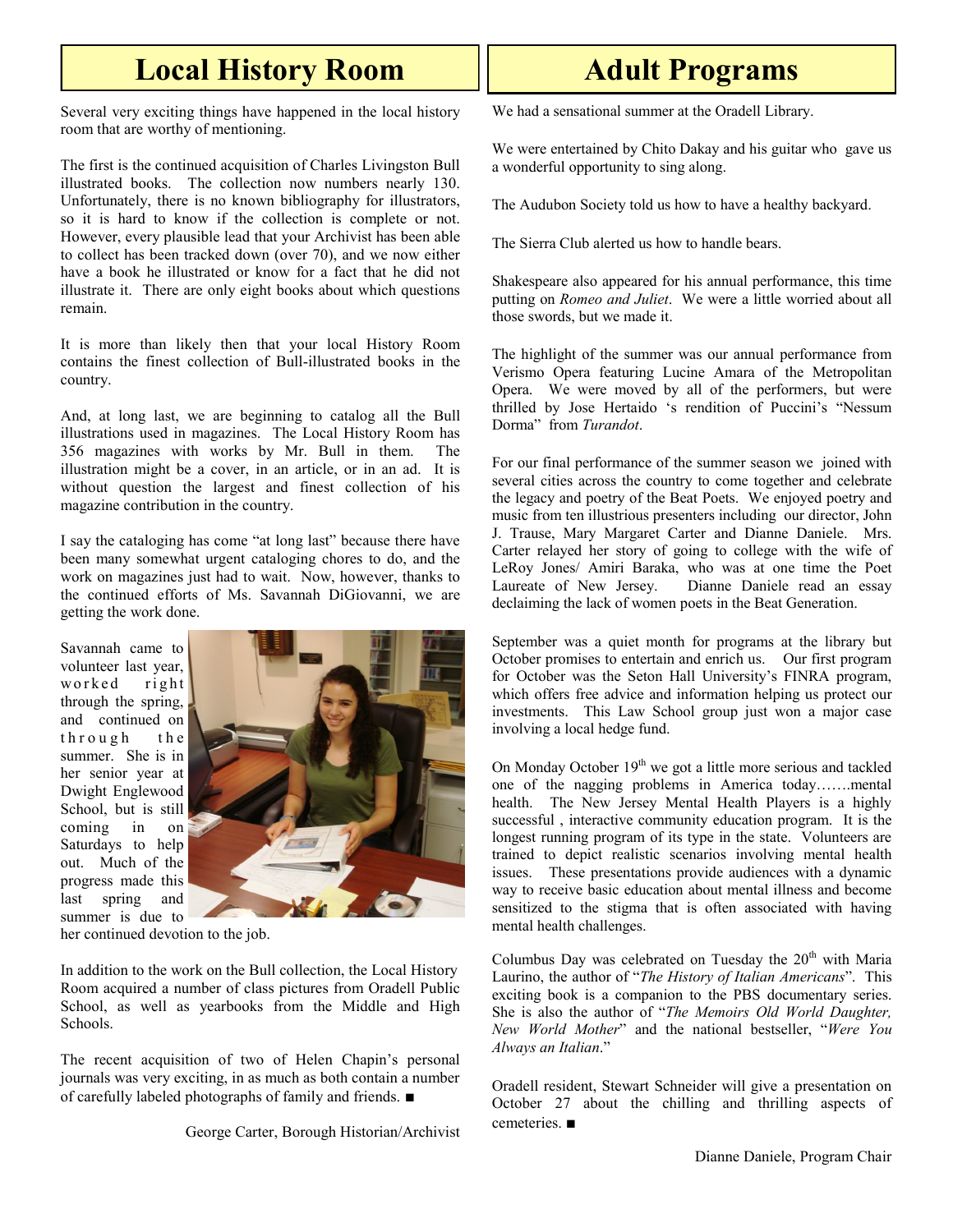#### **Director's Corner**

#### **In case you missed it…**

We at Oradell Public Library have heard your voice and worked with the Oradell Mayor and Council to provide funding for library service on Sundays from 1 p. m. to 5 p. m., which started on Sunday, September 20, 2015, our reopening on Sundays after nearly six years.

Library Director John J. Trause and the Library Board of Trustees were delighted to invite the public to the Library for our **Grand Sunday Opening** on **Sunday, September 20, 2015 1 - 5 p. m.**

Despite the bright sunny day and competing attractions around town and in the environs, we were pleased to greet about 375 visitors to the Library, many of whom we know will become regular Sunday patrons.

Amid the excitement, Library staff, Trustees, Oradell Public Library Foundation members, and the Friends of the Library served ice cream in "Make Your Own Sundae". Thanks go to Carol Blakeslee, School Liaison on the Library Board, for this very clever idea. The ice cream proved most popular, and we thank the Friends of the Library for coordinating the double scoop (North Reading Room and Junior Room).

I gave a short speech thanking Mayor Murray and the Borough Council, some of whom were on hand for the celebration, for the additional funding that made Sunday hours possible. We hope the commitment for this increased funding continues into 2016 and beyond. As always, I expressed my thanks to the public and all the supporters of the Library, including our exceptional staff, for their work in advocating on behalf of the Library. Library Board President Sheila Sterling and Elaine Franek Materon, President of the Friends, added their voices to the gratitude and call for further support.

We were pleased to provide light musical entertainment from Oradell's own Chito Dakay on the first floor. Everyone agreed that his renditions of James Taylor songs, other singersongwriter offerings, and contemporary tunes were the perfect background and foreground of the day's events. Fans of Chito Dakay got to hear him more than in his annual summer concert for the Library, sponsored by the Friends of the Library.

The Junior Room was bursting with excitement as the kids and their parents and guardians gathered for the "Cooler Than Cool" storytime and craft followed by the ice cream.

Besides all of this, we were pleased to offer to our casual visitors the full range of library collections and services, including signing up new visitors for library cards in observance of Library Card Signup Month, which happened to be September.

Remember too that the Library is now open on Saturdays from 10 a. m. to 5 p. m. We look forward to serving you seven days a week! ■

### **Information Services Librarian**

BCCLS Libraries offer their patrons free access to a number of online databases that are helpful to job seekers, students and/or anyone interested in furthering their knowledge on a variety of topics.

I would like to highlight just a few of the many databases available.

**Job and Career Accelerator** - offers guidance and resources to help you explore occupations, find jobs and internships, build resumes and cover letters as well as prepare for interviews. In addition, this database offers video course tutorials that teach basic (and also often at intermediate and advanced skill level) a number of software applications such as Microsoft Excel, Access, Publisher, Word and Adobe Photoshop and Illustrator.

**ReferenceUSA** – This database has amazing tools that can help job-seekers, job changers, small business owners and market researchers. Furthermore, this database allows you to search their U.S. White Pages, which currently, has 89 million residents listed. You can also search their U.S. Healthcare section which lists 855,000 Physicians and Dentists. This database has helpful tutorials that show step by step instructions on how to navigate their database. You can also view a number of helpful videos on YouTube. Search for ReferenceUSA at youtube.com or use the youtube app.

**Business Source Elite** – This database provides searchable full text articles of over 1,000 business publications including Consumer Reports and the Consumer Reports Buying Guides. Yes, you read that right. By using your library card number, you have free access to digital and printable copies of Consumer Reports articles.

**Novelist and Novelist K-8** – This database offers its users reading recommendations and books reviews for fiction. Novelist has an adult focus. Novelist K-8 focuses more on preschool through teen fiction reading recommendations, with some non-fiction titles. It's a fun site to browse and you just might find your perfect read.

You can access the above databases by going to the library's website, clicking on e-resources, clicking on databases, then scrolling down and clicking on Jerseyclicks. Once at the Jerseyclicks site, if you are not at the library, you will need to enter your library card number.

As always, if you have any questions or need further assistance with locating or using library materials, resources and/or services, please do not hesitate to call (201) 262-2613, ext. 110), email [\(linda.pabian@oradell.bccls.org\)](mailto:linda.pabian@oradell.bccls.org) or just speak with me at the library. ■

Linda Pabian, Information Services Librarian